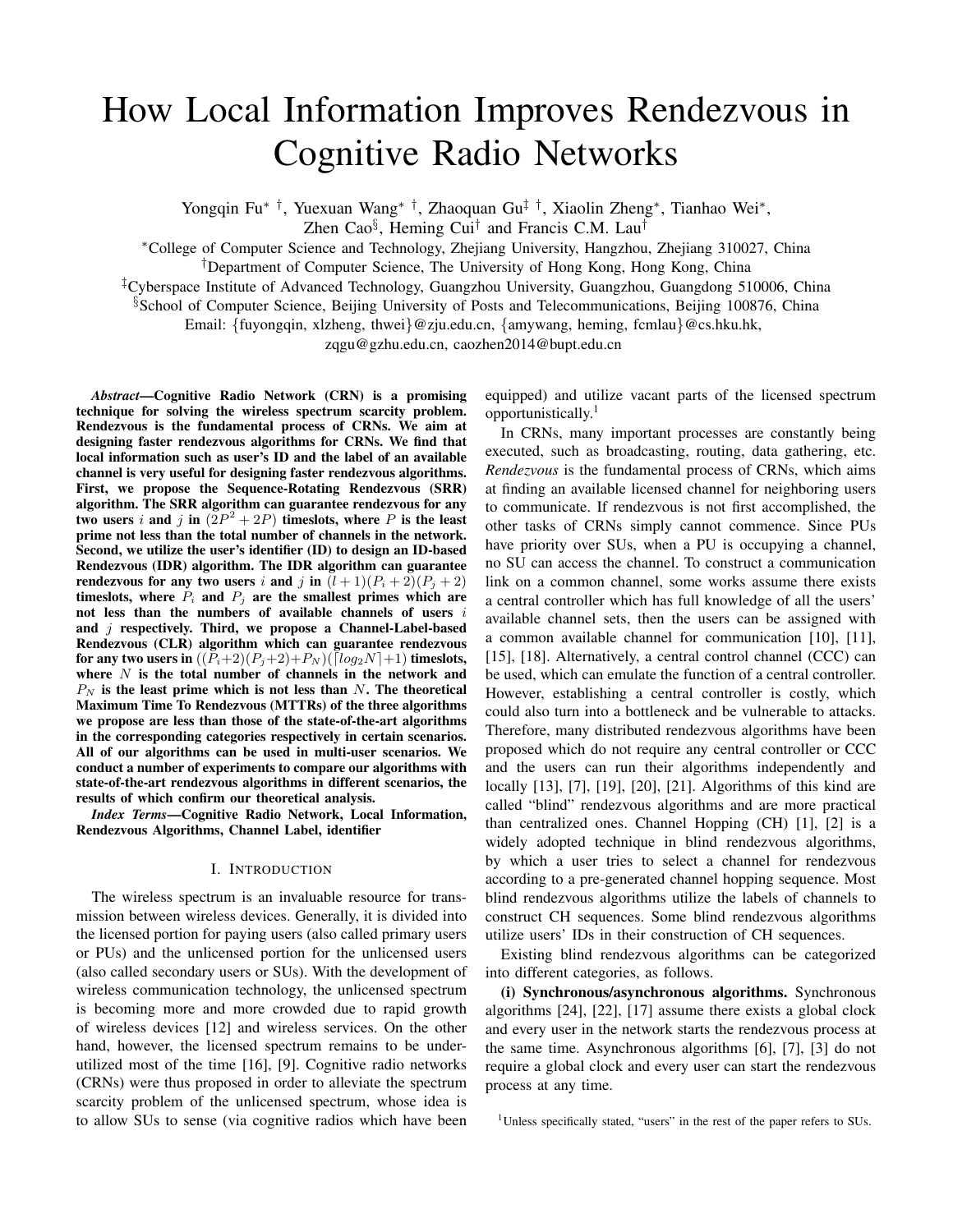| Algorithm           | <b>MTTR</b>                                                                  | Time         | Anonymous or  | Oblivious or     | Sequence |  |
|---------------------|------------------------------------------------------------------------------|--------------|---------------|------------------|----------|--|
|                     |                                                                              |              | Non-anonymous | Non-oblivious    |          |  |
| JS [14]             | $3NP(P-G) + 3P$                                                              | Asynchronous | Anonymous     | Non-oblivious    | Global   |  |
| EJS [13]            | $4P(P+1-G)$                                                                  | Asynchronous | Anonymous     | Non-oblivious    | Global   |  |
| <b>DRDS</b> [7]     | $3P^2 + 2P$                                                                  | Asynchronous | Anonymous     | Non-oblivious    | Global   |  |
| <b>CRSEQ [19]</b>   | $P(3P-1)$                                                                    | Asynchronous | Anonymous     | Non-oblivious    | Global   |  |
| <b>DSCR</b> [23]    | $(2P+ P/2 )(P-G+1)$                                                          | Asynchronous | Anonymous     | Non-oblivious    | Global   |  |
| SRR(this paper)     | $2P^2 + 2P$                                                                  | Asynchronous | Anonymous     | Non-oblivious    | Global   |  |
| <b>CBH</b> [6]      | $2l_p \max\{P_i, P_j\}^2$                                                    | Asynchronous | Non-anonymous | <b>Oblivious</b> | Local    |  |
| A-HCH-Optimal [4]*  | $\approx (l + log_2 l) P_i P_j$                                              | Asynchronous | Non-anonymous | <b>Oblivious</b> | Local    |  |
| A-HCH- $\eta_1$ [4] | $(2l + 3)P_iP_j$                                                             | Asynchronous | Non-anonymous | <b>Oblivious</b> | Local    |  |
| A-HCH- $\eta_2$ [4] | $(l + \left[\sqrt{l}\right](2 + \left\lceil log_2 l\right\rceil) + 3)P_iP_j$ | Asynchronous | Non-anonymous | <b>Oblivious</b> | Local    |  |
| IDR(this paper)     | $(l+1)(P_i+2)(P_i+2)$                                                        | Asynchronous | Non-anonymous | <b>Oblivious</b> | Local    |  |
| <b>MTP</b> [8]      | $64max\{ V_i ,  V_j \}$ ([loglog N] + 1)                                     | Asynchronous | Anonymous     | Non-oblivious    | Local    |  |
| CLR(this paper)     | $((P_i + 2)(P_j + 2) + P_N)(\lceil log_2 N \rceil + 1)$                      | Asynchronous | Anonymous     | Non-oblivious    | Local    |  |

TABLE I Comparisons between rendezvous algorithms

Remark: *N* is the total number of channels in the network; *P* is the smallest prime which is not less than *N*; *G* is the number of common available channels; *l* is the length of user ID; \* denotes that this algorithm is a centralized algorithm;  $l_p$  is determined by the two users' IDs and the detailed information can be find in [6];  $|V_i|$  and  $|V_j|$  are the sizes of the available channel sets of user i and j respectively;  $P_i$  and  $P_j$  are the smallest primes which are not less than  $|V_i|$  and  $|V_j|$  respectively;  $P_N$  is the smallest prime which is not less than N.

(ii) Anonoymous/non-anonymous algorithms. Anonymous algorithms [7], [13] do not require every user to have a unique ID. Non-anonymous algorithms [6], [4] assume there exists a unique identifer (ID) for every user and make use of a user's ID to generate the channel hopping sequence.

(iii) Oblivious/non-oblivious algorithms. Oblivious algorithms [6], [4] do not require any global labeling of all the channels. Non-oblivious algorithms [6], [7], [13] require global labeling of channels and make use of the labels to guarantee rendezvous.

(iv) Global-sequence-based/semilocal-sequence-based algorithms/local-sequence-based algorithms. Globalsequence-based algorithms [7], [23] construct channel hopping sequences containing all the channels. If a channel is not available to a user, it is replaced by an available channel. Local-sequence-based algorithms [21], [20], [6] generate channel hopping sequences based on only local available channels as if a user is not aware of the existence of other channels. There exist other algorithms like HH [21] and ICH [20], whose hopping sequences are based on the channel labels between the smallest and the largest channel label. We call these semilocal-sequence-based algorithms.

Rendezvous algorithms can be judged according to some common metrics, such as *Maximum Time To Rendezvous (MTTR)* and *Expected Time To Rendezvous (ETTR)*. *Time To Rendezvous (TTR)* is the number of timeslots consumed from the last user starting rendezvous until the completion of rendezvous. ETTR is the expected TTR of an algorithm. MTTR is the maximum TTR needed to achieve rendezvous. In other words, MTTR is the TTR in the worst case.

Although the state-of-the-art rendezvous algorithms are quite well designed and some of their MTTRs can even match

or approach the theoretical lower bounds, there still exists room for further improvements. We compare our algorithms with the state-of-the-art rendezvous algorithms in Table I.

In this paper, we introduce some simple but time-efficient rendezvous algorithms which make use of local information. The following are the main contributions of our paper:

- 1) We make use of the label of an arbitrary available channel of a user and propose the Sequence-Rotating Rendezvous (SRR) algorithm whose MTTR is  $(P^2 + 2P)$  timeslots.
- 2) Based on the user IDs, we propose the ID-based Rendezvous (IDR) algorithm whose MTTR is  $(l + 1)(P_i +$  $2(P_i + 2)$  timeslots.
- 3) Based on the label of an arbitrary available channel of a user, we propose the Channel-Label-based Rendezvous (CLR) algorithm whose MTTR is  $((P_i + 2)(P_j + 2) +$  $P_N$ )( $\lceil log_2N \rceil + 1$ ) timeslots.
- 4) The theoretical MTTRs of the proposed algorithms SRR, IDR, CLR are less than those of the state-of-the-art algorithms of the corresponding categories respectively in certain scenarios.
- 5) We conduct a number of experiments to compare our algorithms with state-of-the-art algorithms. The results are consistent with our theoretical analysis.

The rest of this paper is organized as follows. Section II introduces the background and some related works. Section III introduces the fundamental model and provides the problem formulation. Section IV presents the details of the SRR algorithm and analyzes its performance. Section V presents the details of the IDR algorithm and analyzes its performance. Section VI presents the details of the CLR algorithm and analyzes its performance. Simulation results are discussed in Section VII. We conclude this paper in Section VIII.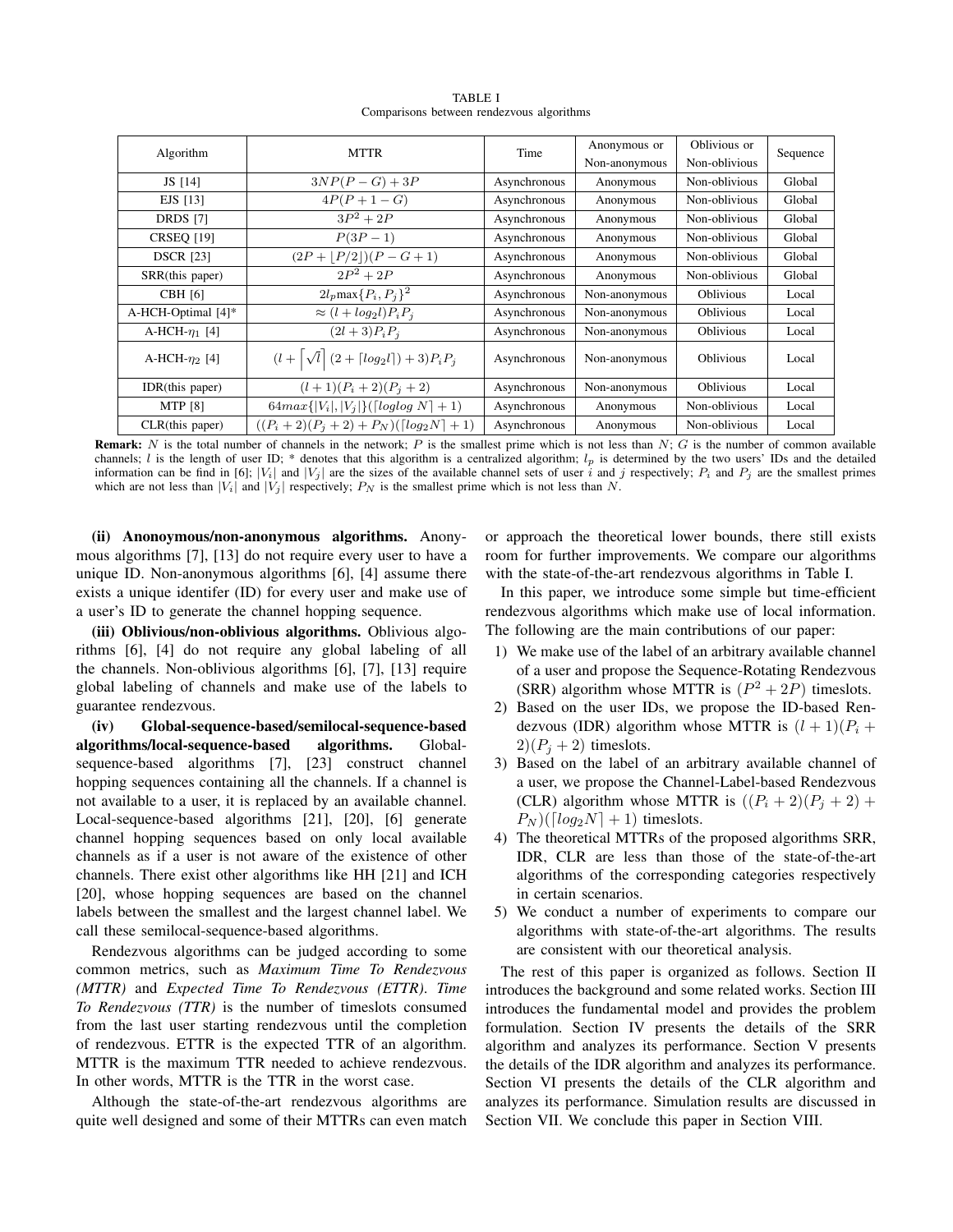## II. BACKGROUND AND RELATED WORKS

## *A. Prime number and Co-prime Numbers*

Prime number is a very important concept in number theory, which provides an important foundation for our algorithms. We first introduce the definition of prime number:

*Definition 2.1:* A prime number is a natural number which is larger than 1 and can be divided with no remainder only by 1 and itself.

The smallest prime number is 2. There is an important theorem about prime number:

*Theorem 1:* If n is a positive integer and  $n \geq 2$ , there must exists at least one prime number between n and 2n.

This theorem is called Bertrand-Chebyshev Theorem and the proof of it can be found in [5].

Then we introduce the definition of composite number:

*Definition 2.2:* A composite number is a natural number which is larger than 1 and has factors besides 1 and itself.

The smallest composite number is 4. There is a property about prime and composite numbers:

*Lemma 2.1:* Any positive integer larger than 1 is either a prime number or a composite number.

Then we introduce the definition of co-prime numbers:

*Definition 2.3:* Two nonzero natural integers a and b are said to be co-prime if the only common factor which could divide them with no remainder is 1.

Co-prime numbers have many important properties:

*Lemma 2.2:* If a and b are co-prime, the least common multiple of them is their product:  $a \times b$ .

*Lemma 2.3:* If a and b are two consecutive positive integers, a and b are co-prime.

*Lemma 2.4:* If a and b are two consecutive positive odd numbers, a and b are co-prime.

*Lemma 2.5:* Suppose a is a prime number and b is a composite number. If a is larger than b, they are co-prime. If b is larger than a, but b is not a multiple of a, they are co-prime.

We then introduce an important theorem for rendezvous:

*Theorem 2:* If m and n are co-prime numbers, then for any integer a, the integers  $a, a + n, a + 2n, \dots, a + (m - 1)n$  are m distinct numbers under modulo-m arithmetic.

This theorem is an extension of a lemma in [21].

*Proof:* Choose any two integers from  $a, a + n, a +$  $2n, \dots, a + (m-1)n$ , the absolute value of their difference is kn, where  $0 < k < m$ . If kn mod m equal 0, then  $kn = lm$ , where 1 is a positive integer. Then kn or lm is a common multiple of m and n. From Lemma 2.2 we know mn is the least common multiple of m and n, and because  $0 < k < m$ , kn is a common multiple of m and n that is less than mn, which is a contradiction. Hence, Theorem 2 holds.

Fig. 1 illustrates an example of Theorem 2. In Fig. 1, the first row is a string of numbers starting from 1. The second row is the results of these numbers under modulo-4 arithmetic. The third row is the results of these numbers under modulo-5 arithmetic. We can clearly see that 1, 5, 9, 13, 17 all correspond to 1 under modulo-4 arithmetic, but correspond to

| Number |  |   | h | 8 | ے |                          |  |   |   |  |  |
|--------|--|---|---|---|---|--------------------------|--|---|---|--|--|
| mod    |  | ◡ |   |   | - | $\overline{\phantom{a}}$ |  | ັ | - |  |  |
| mod    |  |   |   | ۔ |   |                          |  |   | œ |  |  |

Fig. 1. An example of Theorem 2.

1, 0, 4, 3, 2 respectively under modulo-5 arithmetic, which are all the possible results under modulo-5 arithmetic. Theorem 2 plays an important role in rendezvous algorithms and is the main tool we use to design the following algorithms.

## *B. Related Works*

As mentioned in Section I, rendezvous algorithms can be classified into global-sequence-based, semilocal-sequencebased and local-sequence-based algorithms.

# (i) Global-sequence-based rendezvous algorithms.

Global-sequence-based rendezvous algorithms design channel hopping sequences based on all the channels in the network. When a channel is not available to a user, the user replaces it with an arbitrary available channel. The JS algorithm [14] uses a CH sequence which consists of two patterns: jumppattern and stay-pattern. In jump-pattern, the user hops to channels using a pre-selected step length parameter *r*. In staypattern, the user stays on a single channel. The EJS algorithm [13] is an enhanced version of JS and decreases the MTTR from  $O(N^3)$  level to  $O(N^2)$  level. The DRDS algorithm [7] generalizes CH sequences by constructing a disjoint relaxed difference set. It consists of two stages: listening stage and accessing stage. The CRSEQ [19] algorithm utilizes the property of the triangular numbers generalize the CH sequences for users. It uses the mind of Chinese Remainder Theorem to guarantee rendezvous between users. The DSCR algorithm [23] generalize a CH sequence by constructing a disjoint set cover (DSC). DSC is a famous NP-hard problem and the construction it used is an approximation algorithm.

(ii) Semilocal-sequence-based algorithms. Semilocalsequence-based algorithms don't use all the channels in the network to generalize CH sequence, but their CH sequences could still include unavailable channels. The HH algorithm [21] supposes that every user can observe a set of successive channels, and builds CH sequences including only these channels. Its CH sequence is composed of three subsequences, which are called fixed, rotating and parity sequences. The ICH algorithm [20] is an improved version of HH, which takes the congestion problem into consideration.

(iii) Local-sequence-based algorithms. Local-sequencebased algorithms generate channel hopping sequences based only on the set of available channels of a user. The CBH algorithm [6] utilizes the difference between the IDs of different users to design CH sequences. The A-HCH-Optimal algorithm [4], A-HCH- $\eta_1$  algorithm [4] and A-HCH- $\eta_2$  algorithm [4] employ fast/slow sequences to design CH sequences and they also utilize user ID to construct symmetrization classes in the construction of CH sequences. The A-HCH-Optimal algorithm is a centralized algorithm and the A-HCH- $\eta_1$  and A-HCH- $\eta_2$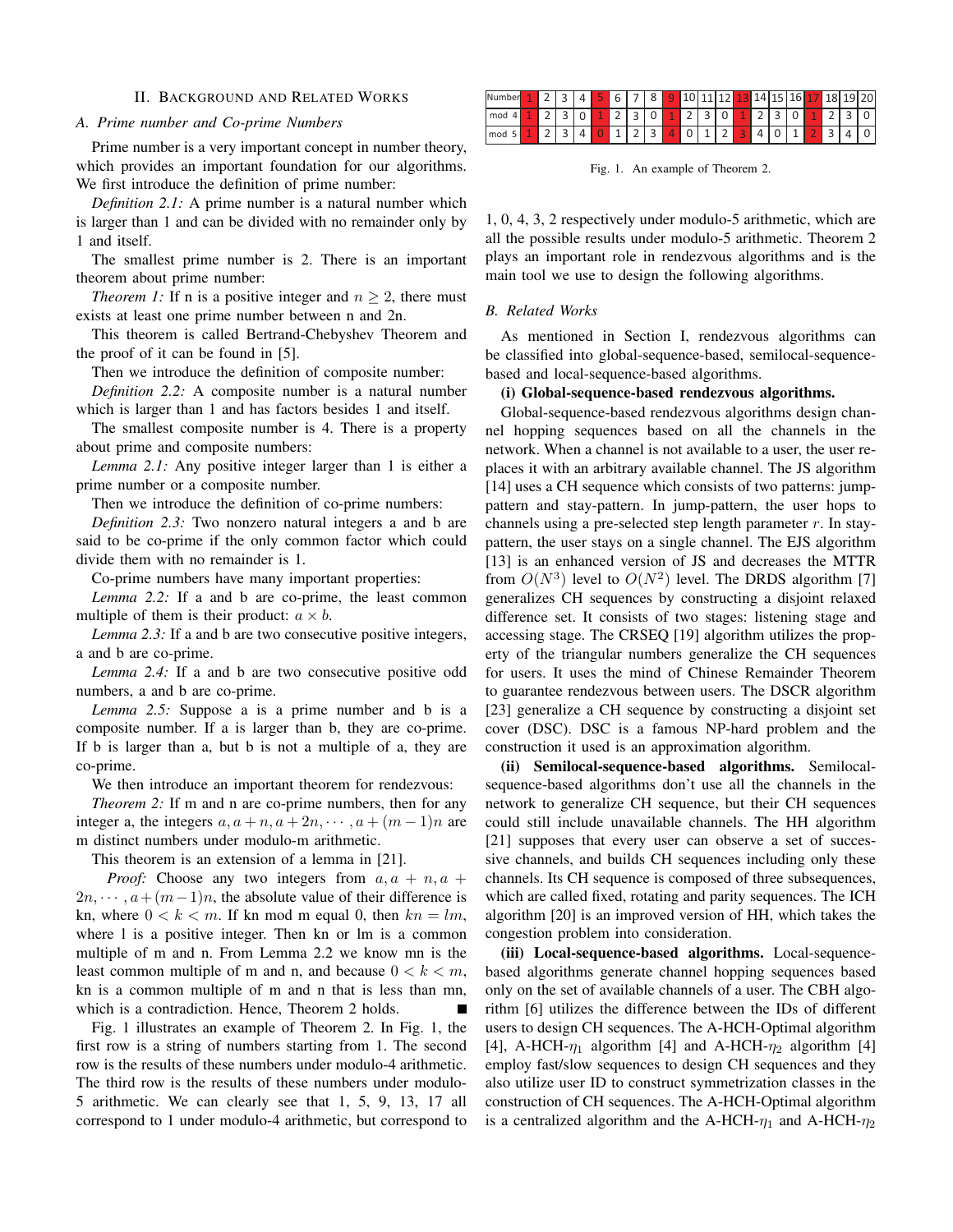

Fig. 2. An example of different cases of timeslot overlapping.

algorithms can be applied distributively. The MTP algorithm [8] constructs two pointers and let them move at different speeds to guarantee rendezvous.

# III. MODEL AND PROBLEM FORMULATIONS

In this section, we will introduce the foundation model and some other models which are based on the foundation model. Models are of great importance in the design of rendezvous algorithms, because models constrain the resources that we can use. We design different algorithms under different models to achieve high performance for rendezvous process. We also give the formulation of the rendezvous problem in this section.

### *A. Foundation Model*

Suppose the licensed spectrum is divided into *n* channels which are non-overlapping. Denote the set of channels as  $U =$  $\{1, 2, \cdots, N\}$ , where *N* is the total number of channels in *U*. We assume that every user in the network is equipped with a cognitive radio. User *i* has a set of available channels as  $V_i = \{v_{i1}, v_{i2}, \dots, v_{im_i}\}$ , where  $m_i$  is the number of channels in set  $V_i$ . For simplicity, we suppose that  $V_i$  will not change during the rendezvous process. Let the length of every timeslot be 2t, where  $t = 10ms$  according to IEEE 802.22.

Because the lengths of all users' timeslots are equal, a single timeslot of user *j* can overlap with at most two consecutive timeslots of user *i*. Fig. 2 illustrates this situation in two cases. Suppose timeslot 3 is a single timeslot of user *j*. The left timeslot of user i which overlaps with timeslot 3 is timeslot 1. The right timeslot of user i which overlaps with timeslot 3 is timeslot 4. The yellow part stands for the overlapping part of timeslot 1 and 3, while the green part stands for the overlapping part of timeslot 2 and 3. In Fig. 2(a), the length of the yellow part is greater than or equal to t. In Fig. 2(b), the length of the green part is greater than t. There is a special case that the length of the yellow part or the green part is zero, which means that the timeslots of user i and user j are aligned. Hence, no matter when the users start their rendezvous process, the maximum overlap of their timeslots is at least t, which is enough for two users to find each other and exchange information. The foundation model is the basis for all the three algorithms which we will propose.

#### *B. Problem Formulations*

In this paper, we focus on designing rendezvous algorithms for two-user scenario, which is the base for multiple-user rendezvous. Two-user rendezvous algorithms can be expanded into multiple-user rendezvous algorithms easily or with moderate effort. Here we give the formulations of the three problems we will solve:

*Problem 1:* Utilize an arbitrary available channel of a user to design an asynchronous anonymous non-oblivious globalsequence-based rendezvous algorithm with a low MTTR.

*Problem 2:* Utilize the ID of a user to design an asynchronous non-anonymous oblivious local-sequence-based rendezvous algorithm with a low MTTR.

*Problem 3:* Utilize an arbitrary available channel of a user to design an asynchronous anonymous non-oblivious localsequence-based rendezvous algorithm with a low MTTR.

# IV. SEQUENCE-ROTATING RENDEZVOUS ALGORITHM

In this section, we propose a global-sequence-based rendezvous algorithm which is based on the channel label.

We first propose an algorithm to generate the subsequences to be used.

| <b>Algorithm 1</b> Subsequence Generating Algorithm                      |
|--------------------------------------------------------------------------|
| 1: Input: the set of available channels $V = \{v_1, v_2, \dots, v_m\},\$ |
| and length $L$ ;                                                         |

- 2: Initialize array *S* with length *L*;
- 3: Initialize  $i := 0$ ;
- 4: while *i < L* do
- 5: if  $i \leq m$  then
- 6:  $S[i] := v_i;$
- 7: else
- 8: Randomly choose a channel from *V*, denote it as channel (*c*);
- 9:  $S[i] := c;$
- $10:$  end if
- 11:  $i := i + 1;$
- 12: end while
- 13: Output: Sequence *S*.

The main idea of Alg.1 is to generate a subsequence *S* with length *L* according to *V* . The process is rather simple. We fill the first *m* elements in *S* with the channels in *V* . For the rest  $(L - m)$  elements, we randomly pick channels from *V* to fill them.

In Alg. 2, we first find the least prime which is not less than the total number of all channels. Then we randomly choose a channel from *V* , denote it as channel (*c*), and access this channel for the first  $2P$  timeslots. We call this the **first stage** , the following is the second stage .

Then, we generate a subsequence *S* with length *P*. If channel  $(a)$  is in the available channel set  $V$ , the  $a$ -th channel in *S* is channel  $(a)$ . For the channels that are not exist in *V*, their places will be replaced by channels which are randomly picked from *V*. And the last  $(P - N)$  channels in *S* are randomly picked from *V* . The period is 2*P* timeslots. Then we will rotate the sequence by *c* steps to the right every period. In every period, we will hop to channels according to rotated sequence.

Fig.3 shows an example of the original generated subsequence and the first rotated subsequence. In this example,  $V = \{1, 3, 5, 6\}$  and  $n = 6$ , so  $P = 7$ . We generate a sequence as Fig.3(a), where the blue rectangles correspond to randomly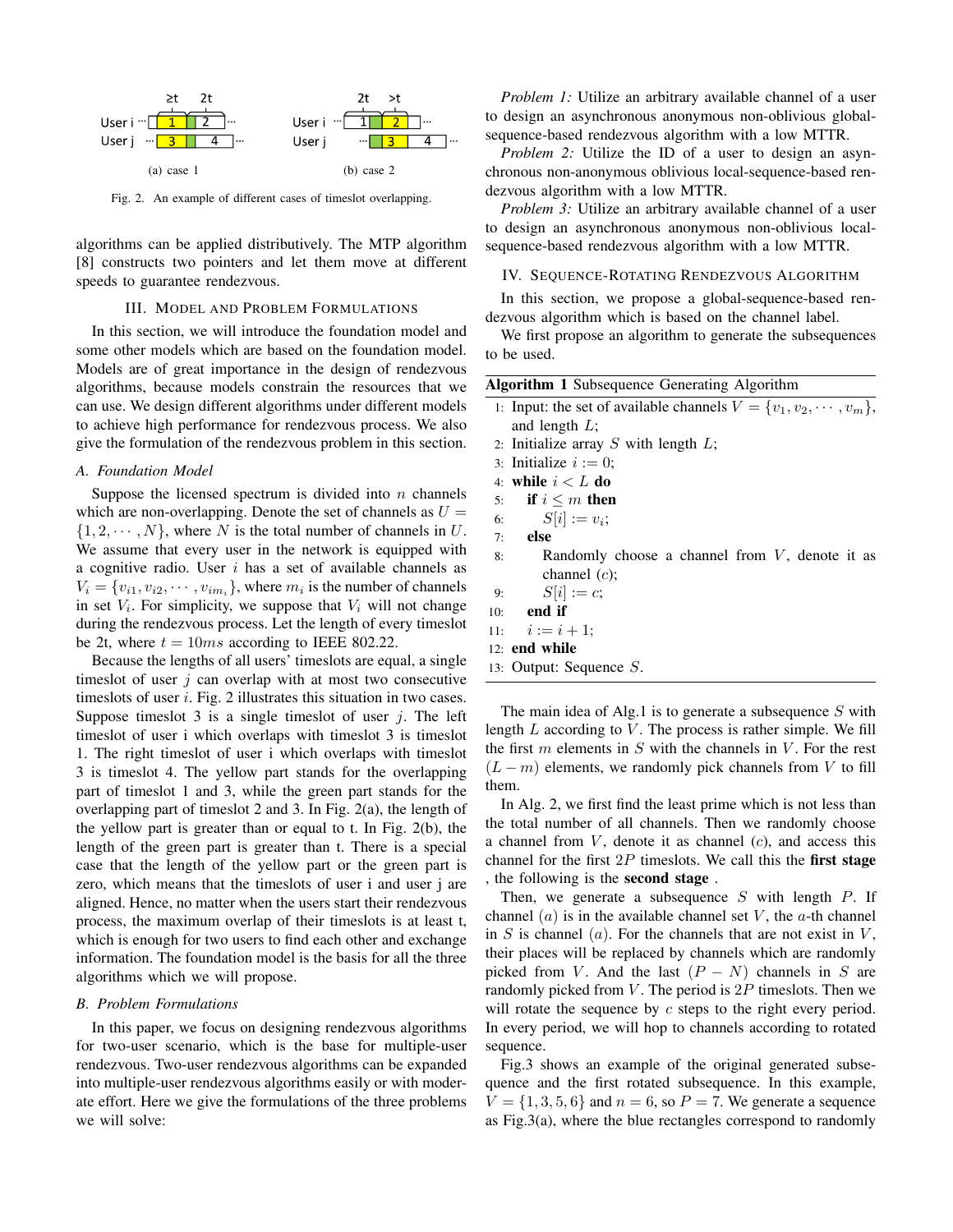# Algorithm 2 Sequence-Rotating Rendezvous Algorithm

- 1: Input: the set of available channels  $V = \{v_1, v_2, \dots, v_m\}$ and the total number *N* of channels;
- 2: Find the least prime *P* that ensures  $P \geq N$ ;
- 3: Randomly choose a channel from *V* , denote it as channel (*c*);
- 4: Initialize  $t := 0$ ;
- 5: while  $0 \le t < 2P$  do
- 6: Access channel (*c*);
- 7:  $t := t + 1;$
- 8: end while
- 9: Invoke Alg.1 to generate a subsequence *S* with channel set *V* and length *P*;
- 10: while Not rendezvous do
- 11: **if**  $t \neq 2P$  and  $t \mod (2P) = 0$  then
- 12: Rotate *S* to the right by *c* steps;
- 13: end if
- 14: Access channel *S*[*t* mod *P*];
- 15:  $t := t + 1$
- 16: end while



```
(a) Original subsequence
```
(b) The first rotated subsequence

Fig. 3. An example of generated subsequence when  $V = \{1, 3, 5, 6\}$ ,  $N = 6$ and the first rotated subsequence.



Fig. 4. An example of Theorem 3.

picked channels. A rectangle with number in it, denote it as *i*, represents the Channel (*i*). Because the least label in *V* is 1, the sequence is rotated by 1 step to the right every period. The first rotated sequence is shown in Fig.3(b).

We then introduce a theorem which will be used in the later discuss.

*Theorem 3:* Suppose there are two aligned subsequences *S*<sup>1</sup> and *S*<sup>2</sup> with identical length *P* and *P* is a prime. Suppose  $0 \leq k_1 \leq P$ ,  $0 \leq k_2 \leq P$  and  $k_1 \neq k_2$ . If in every period we rotate  $S_1$  and  $S_2$  to the right by  $k_1$  and  $k_2$  steps respectively and concatenate them to  $S_1$  and  $S_2$  respectively. Then after  $P$ periods, every element of  $S_1$  will meet every element of  $S_2$ and vice versa.

*Proof:* Because  $S_1$  and  $S_2$  are aligned,  $S_1[i]$  will meet  $S_2[i]$  in the first period, where  $0 \leq i \leq P$ . Without lose of generality, suppose  $k_1 > k_2$ . Let  $k_1 - k_2 = m$ , then in the later  $(P − 1)$  periods,  $S_1[i]$  will meet  $S_2[(i + m) \text{ mod } P]$ ,  $S_2[(i + m) \text{ mod } P]$ 2*m*) mod *P*],  $\cdots$ ,  $S_2[(i+(P-1)m) \mod P]$  respectively. According to Theorem 2,  $i, i + m, i + 2m, \dots, i + (P - 1)m$ are *P* distinct numbers under modulo-*P* arithmetic. Hence,



Fig. 5. Two situations of periods overlapping of user *i* and *j*

 $S_1[i]$  meets all the elements of  $S_2$  in *P* periods and Theorem 3 holds.

Fig.4 shows an example of Theorem 3, where the length of  $S_1$  and  $S_2$  is 3.  $S_1$  is rotated to the right by 1 steps every period, and  $S_2$  is rotated to the right by 2 steps every period. We can clearly see that  $S_2[1]$  meets  $S_1[1], S_1[2], S_1[0]$  in the three consecutive periods.

*Theorem 4:* Alg.2 can guarantee rendezvous for two asynchronous users in  $(2P^2 + 2P)$  timeslots as long as  $V_i \cap V_j \neq \emptyset$ .

*Proof:* We discuss this problem in two cases.

Case 1 : Suppose two users choose the same channel, denote it as channel (*c*). Without loss of generality, suppose user *i* starts rendezvous process earlier than user *j*. For clarity, we divide this case into two subcases.

**Subcase 1.1** : Suppose user  $j$  starts rendezvous process when user *i* is still in the first stage, they will both access channel (*c*) at the same time. Hence, rendezvous is achieved.

Subcase 1.2 : Suppose user *j* starts rendezvous process when user *i* is already in the second stage. Then in the following 2*P* timeslots, user *i* will access each available channel including channel (*c*) at least once, while user *j* will stay on channel *c* in the 2*P* timeslots. Hence, rendezvous can be achieved in the 2*P* timeslots.

Case 2 : Suppose user *i* and *j* choose different channels, denote them as channel  $(c_i)$  and channel  $(c_i)$ . When user *i* and *j* both get into the second stage, they will both rotate their sequences accordingly. There are two situations of periods overlapping of user *i* and *j*, which we will discuss separately.

Subcase 2.1 : Suppose the periods of user *i* and *j* are aligned, then the scenario is the same as the setting in Theorem 2 except that we duplicate the current subsequences before rotation and attach them to the corresponding sequences. The difference results in double time delay. According to Theorem 3, rendezvous will be achieved in  $(2P^2 + 2P)$  timeslots.

Subcase 2.2 : Suppose the periods of user *i* and *j* are not aligned. There are two situations of periods overlapping for user *i* and *j*, as illustrated in Fig.5. The yellow rectangle in Fig.5(a) represents the first half of user *j*'s period, while the red rectangle represents the corresponding part in user *i*'s period. The red rectangle includes all the elements of subsequence  $S_i$ , because the two halves of user *i*'s period are the same rotated subsequence of  $S_i$ . This situation is similar to Subcase 2.1, and according to Theorem 3, rendezvous will be achieved in  $(2P^2 + 2P)$  timeslots. Situation 2 can be analysed in the same way, so we omit it here.

Combine these together, we conclude that Theorem 4 holds.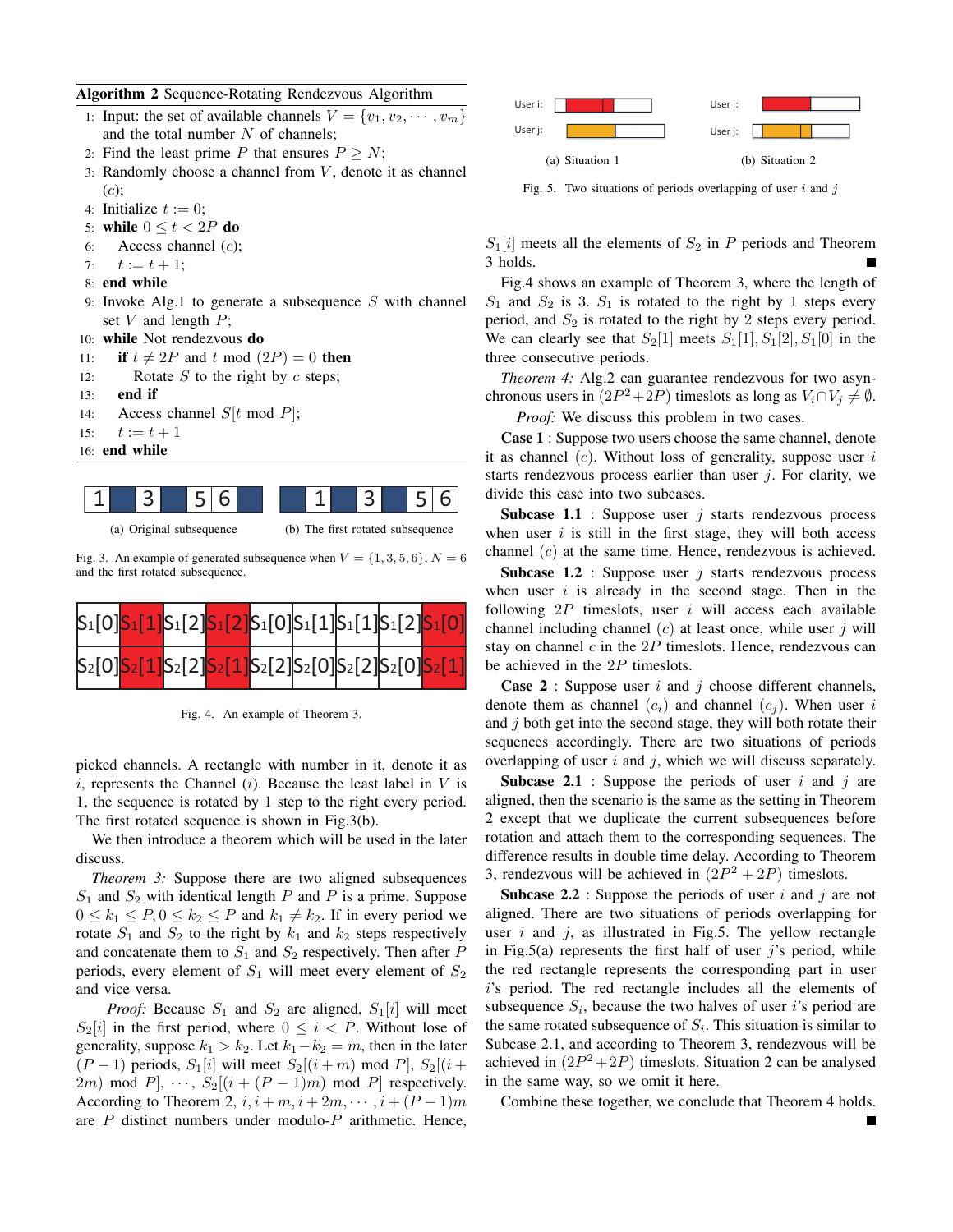### V. ID-BASED RENDEZVOUS ALGORITHM

In this section, we will propose an ID-based asynchronous non-anonymous oblivious rendezvous algorithm. The main idea is to create a channel hopping sequence composed of  $(l + 1)$  subsequences, where *l* is the length of ID.

|     | Algorithm 3 ID-based Rendezvous Algorithm                                |
|-----|--------------------------------------------------------------------------|
|     | 1: Input: the set of available channels $V = \{v_1, v_2, \dots, v_m\}$ , |
|     | and its binary ID whose length is $l$ bits;                              |
|     | 2: Find the smallest prime P that ensures $P \ge m$ ;                    |
|     | 3: if $P = 3$ then                                                       |
|     | 4: $P := 5;$                                                             |
|     | $5:$ end if                                                              |
|     | 6: Initialize $t := 0, i := 0, j := 0;$                                  |
|     | 7: Invoke Alg.1 to generate three sequences $S_1, S_2, S_3$ with         |
|     | channel set V and length $P, P+1, P+2$ respectively;                     |
|     | 8: Find the channel with the least label in $V$ , denote it as           |
|     | channel $(c)$ ;                                                          |
|     | 9: while Not rendezvous do                                               |
| 10: | $i :=  t/(l+1) ;$                                                        |
|     | 11: $j := t \mod (l + 1);$                                               |
|     | 12: if $j < l$ then                                                      |
|     | if $ID[j] = 0$ then<br>13:                                               |
| 14: | Access channel $S_2[i \mod (P+1)];$                                      |
| 15: | else                                                                     |
| 16: | Access channel $S_3[i \text{ mod } (P+2)];$                              |
| 17: | end if                                                                   |
| 18: | else                                                                     |
| 19: | Access channel $S_1[i \text{ mod } P]$ ;                                 |
| 20: | end if                                                                   |
| 21: | $t := t + 1;$                                                            |
|     | $22:$ end while                                                          |
|     |                                                                          |

In Alg.3, we create a channel hopping sequence consisting of  $(l+1)$  subsequences. The  $(l+1)$  subsequences are generated by Alg.1. There are three kinds of subsequences, which are  $S_1, S_2$  and  $S_3$ . The lengths of  $S_1, S_2$  and  $S_3$  are  $P, P + 1$ ,  $P + 2$  respectively.

Fig.6 shows an example of Alg.3. In this example, the length of ID is 5 and user *i*'s ID is 01101. In period 1, the first *l* elements of period 1 are either  $S_2[0]$  or  $S_3[0]$ . If the corresponding digit of the i-th element in ID is 0, then the i-th element will be  $S_2[0]$ . If the corresponding digit of the i-th element in ID is 1, then the *i*-th element will be  $S_3[0]$ . The last element of period 1 is  $S_1[0]$ .

*Theorem 5:* Alg.3 can guarantee rendezvous for two asynchronous users in  $(l+1)(P_i+2)(P_j+2)$  timeslots as long as *V*<sub>*i*</sub> ∩ *V*<sub>*j*</sub>  $\neq$  Ø.

*Proof:* We discuss the two possible cases:

**Case 1** : Suppose  $P_i = P_j$ . Let  $P = P_i = P_j$ . We divide this case into two subcases:

Subcase 1.1 : Suppose user i and j's periods are aligned, as illustrated in Fig.7(a). Because user *i* and user *j* are two different users, their IDs must be different in at least one digit. Without lose of generality, suppose the  $k$ -th digit in  $ID_i$  is 0 while the *k*-th digit in  $ID_j$  is 1. Then the *k*-th element in







Fig. 7. Two subcases of case 1 and case 2.

user *i*'s period corresponds to subsequence  $S_{2i}$ , whose length is  $P + 1$ . The *k*-th element in user *j*'s period corresponds to subsequence  $S_{3j}$ , whose length is  $P+2$ . Then in every period, one element of  $S_{2i}$  will meet one element of  $S_{2i}$ . According to Lemma 2.3,  $P+1$  and  $P+2$  are co-prime. Then rendezvous can be achieved in  $(l+1)(P+1)(P+2)$  timeslots according to Theorem 2, as long as user *i* and *j* have at least one common channel.

Subcase 1.2 : Suppose user *i* and *j*'s periods are not aligned, as illustrated in Fig.7(b). In this case, the last element in user *i*'s period will meet one of the first  $(l + 1)$  elements of user *j*'s period. The last element in user *i*'s period corresponds to subsequence  $S_{1i}$ . The corresponding element of user  $j$ corresponds to subsequence  $S_{2j}$  or  $S_{3j}$ . From Lemma 2.3 and 2.4, we know that *P* and  $P + 1$  are co-prime, *P* and  $P + 2$ are also co-prime. Hence, according to Theorem 2, rendezvous can be achieved in  $(l+1)P(P+1)$  or  $(l+1)P(P+2)$  timeslots respectively.

**Case 2** : Suppose  $P_i \neq P_j$ . We divide this case into two subcases:

Subcase 2.1 : Suppose user *i* and *j*'s periods are aligned, as illustrated in Fig.7(a). In this case, the last element in user *i*'s period will meet the last element in user *j*'s period. The last element in user *i*'s period corresponds to subsequence  $S_{i1}$ . The last element in user *j*'s period corresponds to subsequence  $S_{i1}$ . Because  $P_i \neq P_j$ , rendezvous can be achieved in  $(l+1)P_iP_j$ timeslots according to Theorem 2, as long as user *i* and *j* have at least one common channel.

Subcase 2.2 : Suppose user *i* and *j*'s periods are not aligned, as illustrated in Fig.7(b). Without lose of generality, suppose  $P_i > P_j$ . In this case, the last element in user *i*'s period will meet one of the first  $(l + 1)$  elements of user *j*'s period. The last element in user *j*'s period will meet one of the first  $(l+1)$ elements of user *i*'s period. The last element in user *j*'s period corresponds to subsequence  $S_{1j}$ , whose length is  $P_j$ . The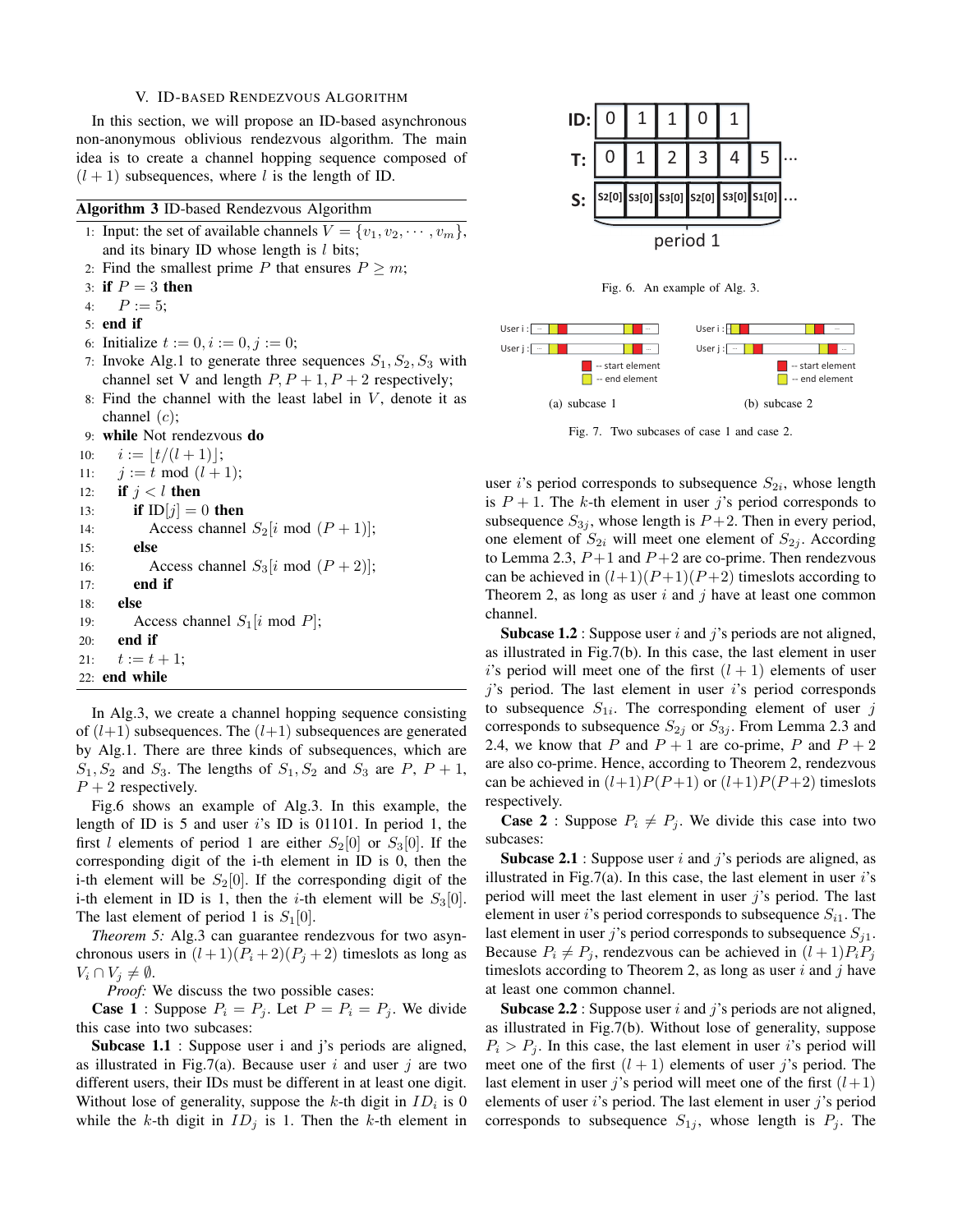corresponding element of user *j* corresponds to subsequence  $S_{2i}$  or  $S_{3i}$ , whose lengths are  $P_i + 1$  and  $P_i + 2$  respectively. Because  $P_i$  and  $P_j$  are two different primes,  $P_i > P_j + 2$  or  $P_i = P_j + 2$ . If  $P_i > P_j + 2$ , from Lemma 2.5, we know  $P_i$  and  $P_j + 1$  are co-prime,  $P_i$  and  $P_j + 2$  are co-prime. According to Theorem 2, rendezvous can be achieved in  $(l+1)P_i(P_i+1)$ or  $(l+1)P_i(P_j+2)$  timeslots respectively. If  $P_i = P_j+2$ , then  $P_i + 1 = P_2 + 3$ ,  $P_i + 2 = P_j + 4$ . If  $P_j = 2$ ,  $P_i = 2 + 2 = 4$ is not a prime. In Alg.3, we set  $P$  to be 5 if  $P = 3$ . Because  $P_2 \neq 2$  and  $P_2 \neq 3$ ,  $P_2 + 3$  and  $P_2 + 4$  can not be divided by *P*<sup>2</sup> without remainder. From Lemma 2.5, we know that both  $P_i + 1$  and  $P_i + 2$  are co-prime with  $P_i$ . According to Theorem 2, rendezvous can be achieved in  $(l+1)(P_i+1)P_j$ or  $(l + 1)(P_i + 2)P_j$  timeslots respectively.

Combine the above together, we conclude that Theorem 5 holds.

## VI. CHANNEL-LABEL-BASED RENDEZVOUS ALGORITHM

Г

In this section, we will propose a Channel-Label-based Rendezvous (CLR) algorithm which utilizes the label of an arbitrary channel in the available channel set.

## Algorithm 4 Channel-Label-based Rendezvous Algorithm

- 1: Input: the set of available channels  $V = \{v_1, v_2, \dots, v_m\}$ and the number of all channels: *N*;
- 2: Find the smallest prime  $P_N$  that ensures  $P_N \geq N$  and  $P_N \geq 5$ ;

3: Find the smallest prime *P* that ensures  $P \ge m$  and  $P \ge 5$ ;

- 4: Initialize  $l := \lfloor log_2 N \rfloor$ ;
- 5: Initialize  $t := 0$ ;
- 6: Randomly choose a channel (*c*) from *V* ;
- 7: Convert *c* into a binary string *CH* whose length is *l*;
- 8: while Not rendezvous and  $t < (l+1)P_N$  do
- 9: Access channel (*c*);
- 10: end while
- 11: Invoke Alg.3 to achieve rendezvous with channel set *V* , binary string *CH* and length *l*;

The main idea of Alg.4 is to randomly choose an available channel *c* from *V* and use the binary representation of *c* as the user's ID. It is obvious that the available channel chosen by two users can be identical, but our algorithm can solve this problem, because the label of an available channel is very useful. Alg.4 is composed of two phases, the first phase is the first  $(l+2)P_N$  timeslots, the following is the second phase. In the first phase , the user stays on the chosen channel (*c*). In the second phase, the user invokes Alg.3 to achieve rendezvous with the binary representation of *c* as its ID.

*Theorem 6:* Alg. 4 can guarantee rendezvous for two asynchronous users *i* and *j* in  $((P_i+2)(P_i+2)+P_N)([log_2 N]+1)$ timeslots as long as  $V_i \cap V_j \neq \emptyset$ .

*Proof:*

We discuss the two possible cases.

**Case 1:** Suppose the channels  $(c_i)$  and  $(c_j)$  chosen by user *i* and *j* respectively are different, then the corresponding binary representations of  $c_i$  and  $c_j$  are different in at least one digit. Therefore, they can replace the roles of IDs for user *i* and *j* respectively. Hence, by invoking Alg.3, rendezvous can be achieved in  $((P_i + 2)(P_j + 2) + P_N)([log_2 N] + 1)$  timeslots.

**Case 2:** Suppose the channels  $(c_i)$  and  $(c_j)$  chosen by user *i* and *j* respectively are the same, let  $c = c_i = c_j$ . Then channel (*c*) must be a common channel of user *i* and *j*. Without lose of generality, suppose user *i* starts rendezvous process earlier than user *j*. We then divide this case into two subcases.

Subcase 2.1 Suppose when user *j* starts rendezvous process, user *i* is still in the first phase . Then user *j* will hop to channel (*c*) in its first timeslot and user *i* is also in channel (*c*), hence rendezvous is achieve is achieved in 1 timeslot.

Subcase 2.2 Suppose when user *j* starts rendezvous process, user  $i$  is already in the **second phase** . Because user  $j$  stays on channel (*c*) for  $P_N(\lceil log_2N \rceil + 1)$  timeslots and  $P_N \ge P_i$ , channel (*c*) will meets every elements of user *i*'s subsequence *S*<sup>1</sup> (defined in Alg.3). Therefore, rendezvous will be achieved in the first phase of user *j*.

Combine these together, we conclude that Theorem 6 holds.

#### VII. SIMULATION

In this section, we show the simulation results of comparing our algorithms with state-of-the-art algorithms. We implemented the algorithms in C++ language. Every result in the experiments was obtained through running the corresponding algorithm under the corresponding setting 10000 times independently.

We first compare our SRR algorithm with two representative asynchronous non-anonymous non-oblivious global-sequencebased rendezvous algorithm – EJS and DRDS. From Table I, we can see that SRR can have lowest MTTR when the ratio of common available channels to the total number of channels is small. Denote  $R_i$  and  $R_j$  as the ratios of  $|V_i|$  and  $|V_j|$  to *N* respectively. First, we set  $V_i = \{1, 2, \dots, 0.5N\}, V_j =$  $\{0.5N, 0.5N + 1, \cdots, N - 1\}$  where *N* is the total number of channels in the network. In this case,  $R_i = R_j = 0.5$ and  $G = 1$  where  $G$  is the number of common channels. We increase *N* from 10 to 100 by 10 each time. The result is illustrated in Fig.9, from which we can clearly see that the MTTR of SRR grows slower than that of EJS and DRDS. Then we set  $V_i = \{0.1N, 0.1N + 2, \dots, 0.6N - 1\}$  and  $V_j =$  $\{0.5N, 0.5N + 1, \cdots, N - 1\}$ . In this case,  $R_i = R_j = 0.5$ and  $G = 0.1N$ . The result is shown in Fig. 8. We can clearly see that the MTTR of SRR grows slower than that of EJS and DRDS.

Second, we conduct experiments to compare the MTTRs of the IDR algorithm and the state-of-the-art asynchronous non-anonymous oblivious local-sequence-based algorithms – A-HCH- $\eta_1$  and A-HCH- $\eta_2$ . For this kind of rendezvous algorithms, the crux is in the relationship between the increase of MTTR with the increase of the length of user' ID. Hence, we conduct experiments which fixes  $R_i$ ,  $R_j$  and *N* but increases the length of ID *l* step by step. We first fix  $R_i = R_j = 0.5$  by setting  $V_i = \{1, 2, \dots, 0.5N\}$  and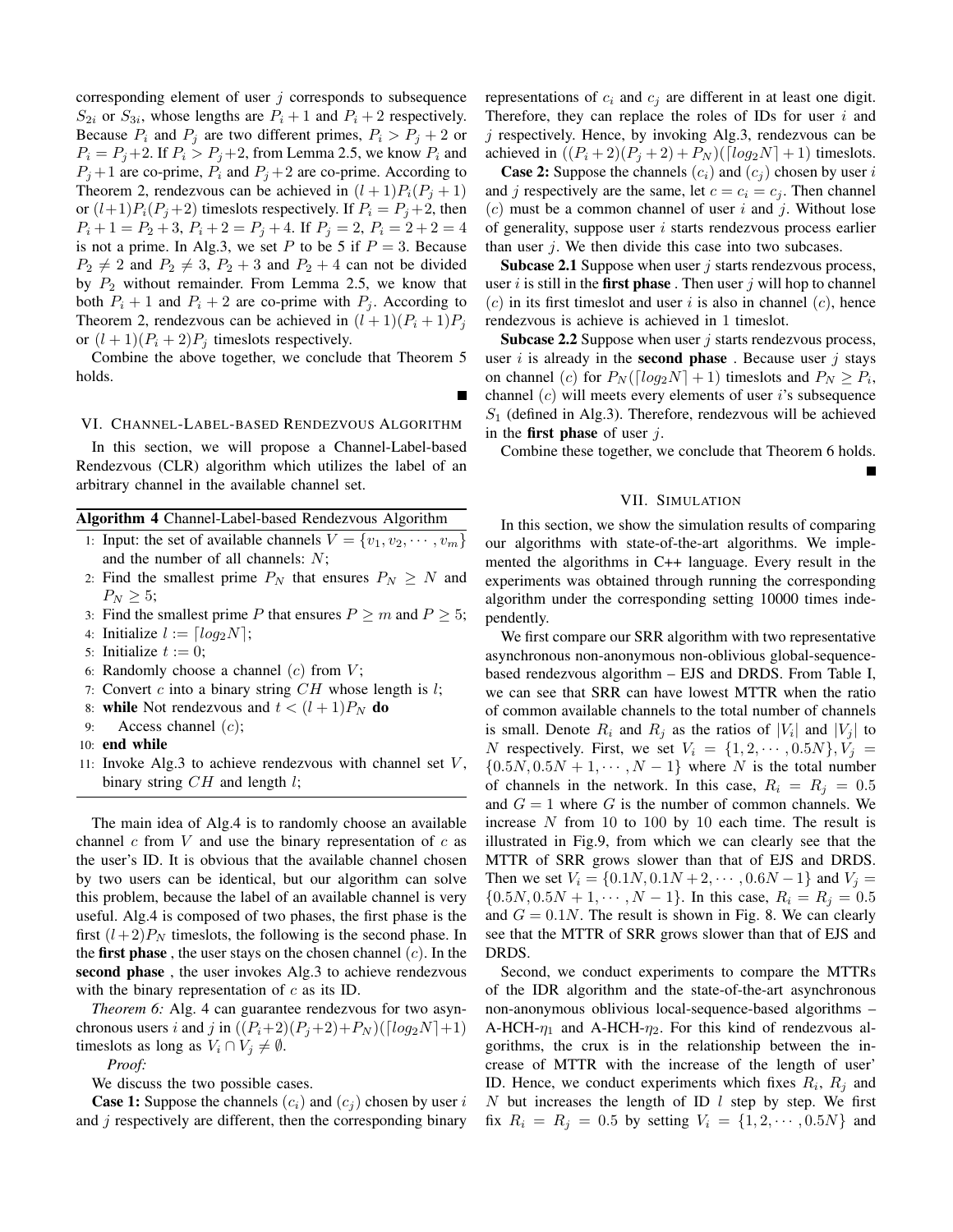

Fig. 8. Comparison between the EJS algorithm, the DRDS algorithm and the SRR algorithm when *N* increases from 10 to 100,  $R_i = R_j = 0.5$  and  $G = 1$ .



Fig. 9. Comparison between the EJS algorithm, the DRDS algorithm and the SRR algorithm when *N* increases from 10 to 100,  $R_i = R_j = 0.5$  and  $G = 0.1N$ .

 $V_j = \{0.5N, 0.5N + 1, \cdots, N - 1\}$ . We fix  $N = 50$  and increase *l* from 10 to 100 by 10 each time. The result is illustrated in Fig.10. We can clearly see that the MTTR of IDR is less than that of A-HCH- $\eta_1$  or A-HCH- $\eta_2$  in general. Then we repeats this experiment except that we increase *N* to 100. The result is shown in Fig.11. We can clearly see that the MTTR of IDR is less than that of A-HCH-*η*<sup>1</sup> or A-HCH-*η*<sup>2</sup> in general.



Fig. 10. Comparison between the A-HCH- $\eta_1/\eta_2$  algorithms and the IDR algorithm when *l* increases from 10 to 100,  $R_i = R_j = 0.5$  and  $N = 50$ .



Fig. 11. Comparison between the A-HCH-*η*1/*η*<sup>2</sup> algorithms and the IDR algorithm when *l* increases from 10 to 100,  $R_i = R_j = 0.5$  and  $N = 100$ .



Fig. 12. Comparison between the MTP algorithm and the CLR algorithm when *N* increases from 10 to 100,  $R_i = R_j = 0.2$  and  $G = 1$ .

Third, we implement experiments to compare our CLR algorithm with the state-of-the-art asynchronous anonymous non-oblivious local-sequence-based algorithm – MTP. For this kind of rendezvous algorithms, the proportion of the available channels to the total number of channels has a dominating influence. We first set  $R_i = R_j = 0.2$  by setting  $V_i = \{0.3N, 0.3N + 1, \cdots, 0.5N\}, V_j = \{0.5N, 0.5N + 1, \cdots, 0.5N\}$ 1*, · · · ,* 0*.*7*N −* 1*}*. We increase *N* from 10 to 100 by 10



Fig. 13. Comparison between the MTP algorithm and the CLR algorithm when *N* increases from 10 to 100,  $R_i = R_j = 0.5$  and  $G = 1$ .